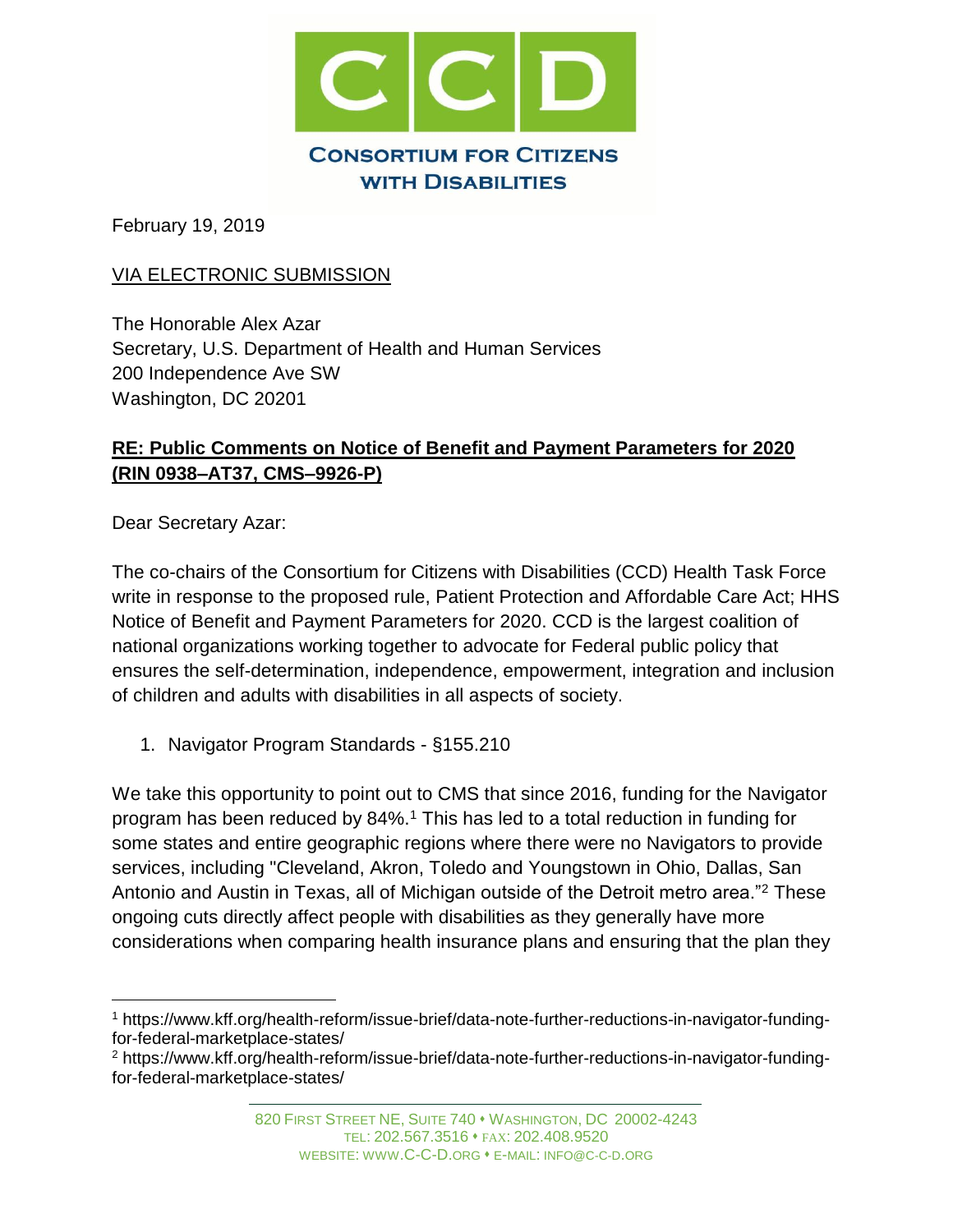select will cover their medical needs, something made more difficult without comprehensive consumer assistance programs.<sup>3</sup>

This is also true for the post-enrollment activities surrounding health literacy which includes understanding your plan and how to use it properly. People with disabilities are more likely to use their plan more and will require more assistance in understanding how to effectively utilize their plan. In addition, people with disabilities, like everyone else, experience changes in employment throughout the year and could be eligible for special enrollment periods or need to transition onto Medicaid, for which enrollment is year-round. In both instances, assistance from a navigator would be invaluable. While the proposed rules do not directly deal with the decreased navigator funding, this choice by the Administration to provide less money for a crucial important program continues to make it more difficult for people with disabilities to get the assistance they need. Given this, we would recommend that instead of making assistance with postenrollment activities optional, the Administration restore full funding to the program to ensure that people, including people with disabilities, are getting they help they need.

In addition, we oppose CMS' proposed modification to the training requirements. We are concerned that in this change, any training to help navigators understand the needs of people with disabilities and other specialized populations would be insufficient. While the proposed rule will still require training in the needs of underserved and vulnerable populations, it is not clear that disability will be adequately addressed or, in fact, addressed at all.

2. Mid-Year Formulary Changes - §147.106, with other conforming amendments at § 146.152, § 148.122, § 156.122, and § 156.130

While we agree appreciate efforts to make generics available as soon as possible for individuals and support plans being allowed to add generic drugs to formularies midyear, we oppose allowing issuers to also remove brand drugs from the formularies at the same time. It is important for CMS to recognize that brand name drugs are not identical to generics. While generic drugs may have the same active ingredients as the brand name drugs, they are not identical and universally substitutable. For people with chronic conditions such as HIV, epilepsy, and those who have disabilities, who rely of drugs as a matter of life and death, any changes to a treatment regime risk side effects, adverse reactions, and unnecessary and expensive additional health care services, such as emergency visits or hospitalizations. If individuals are going to transition it must

÷.

<sup>3</sup> National Disability Navigator Resource Collaborative, Guide to Disability for Healthcare Insurance Marketplace Navigators (Jan. 2015), https://nationaldisabilitynavigator.org/wpcontent/uploads/Materials/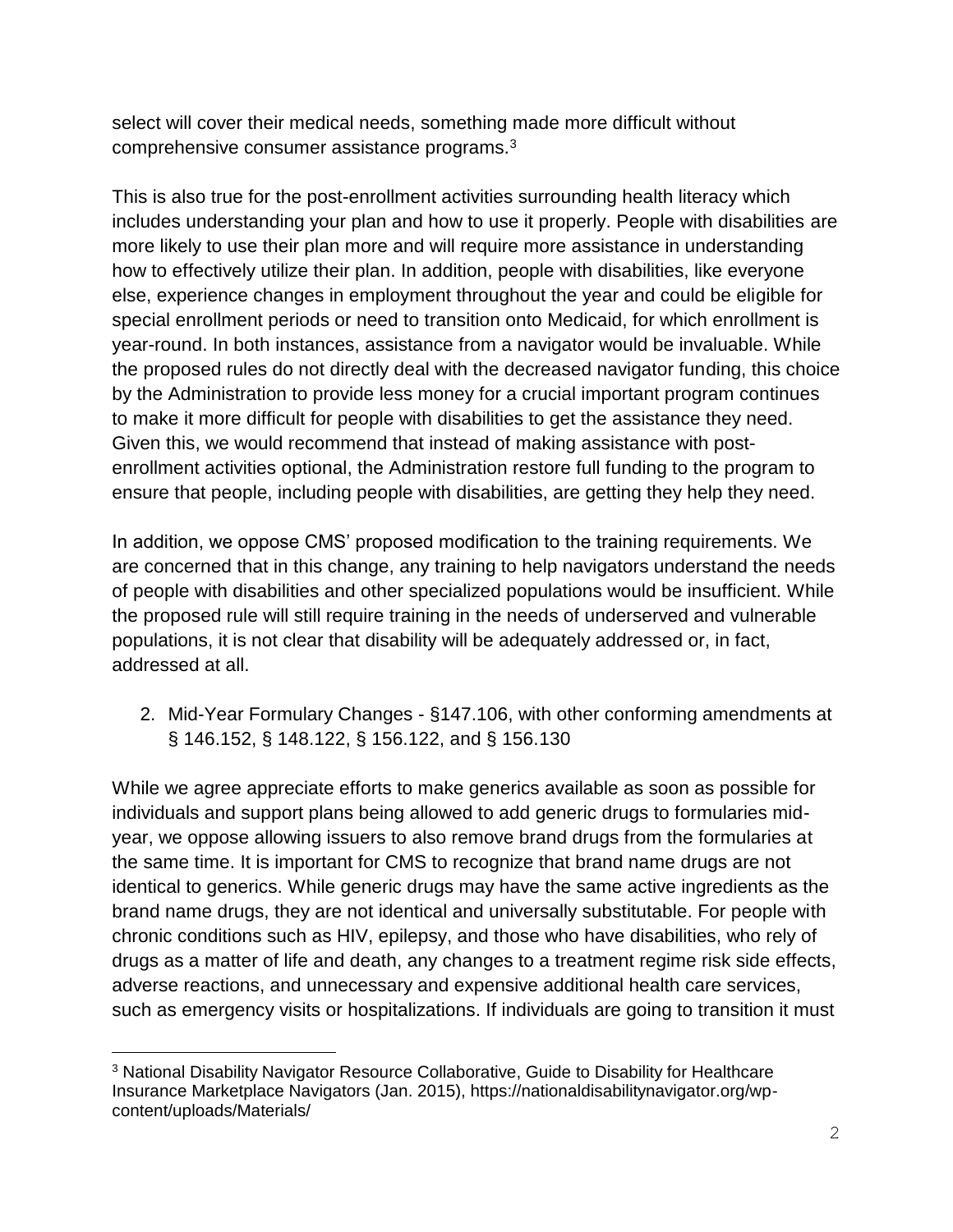be a carefully arranged plan and there must be flexibility for individuals who do not respond well to the generic to be able to obtain brand name drugs. Simply cutting off access to a functional drug mid-year of a plan also violates the consumer transparency that CMS acknowledges is so crucially important.

## 3. Essential Health Benefits

L,

We appreciate CMS' caution to states about ensuring that benefit design not discriminate against people with disabilities. We remain concerned, as we were last year, that these additional options available to states to redefine their benchmark benefits coverage may create a "race to the bottom" in the scope of coverage. Rehabilitation and habilitation services and devices, mental health and substance use disorder services, prescription drugs, and the other EHBs are simply too important to allow States to substantially limit these benefits in redefining new EHB benchmark plans. These benefits must be available to individuals when they truly need them. Access to essential health benefits can save significant health care dollars in the long term and reduce the need for more intensive health care services later in life. CCD has significant concerns that the proposals CMS finalized last year will erode consumer protections and comprehensive coverage. The statutory mandate to cover these essential health benefits while ensuring that benefit design is non-discriminatory based on disability are clear and important guardrails that CMS should ensure are met.

In addition, while CCD understands that CMS will rely on states to monitor these areas, we believe that there is an ongoing federal role, which does not conflict with or impede a state in exercising its role, in regulating health insurance markets. This is particularly important in avoiding discrimination based on an individual's underlying medical condition and we urge CMS to take a more active enforcement role.

4. Premium Adjustment Percentage and Maximum Annual Limitation on Cost Sharing - § 156.130

We must disagree with CMS' assessment that "the premium trend is more stable," justifying a modification of the premium adjustment methodology. In 2019, insurers had to adjust premiums to reflect " the repeal of the individual mandate penalty  $[...]$  and the proliferation of short-term, limited duration (STLD) health plans" leading to premium increases of 6 percent.<sup>4</sup> In addition, we cannot support the Administration's modified premium adjustment methodology. Analysis of the proposal suggests that the proposal

<sup>4</sup> https://www.kff.org/health-costs/issue-brief/tracking-2019-premium-changes-on-acaexchanges/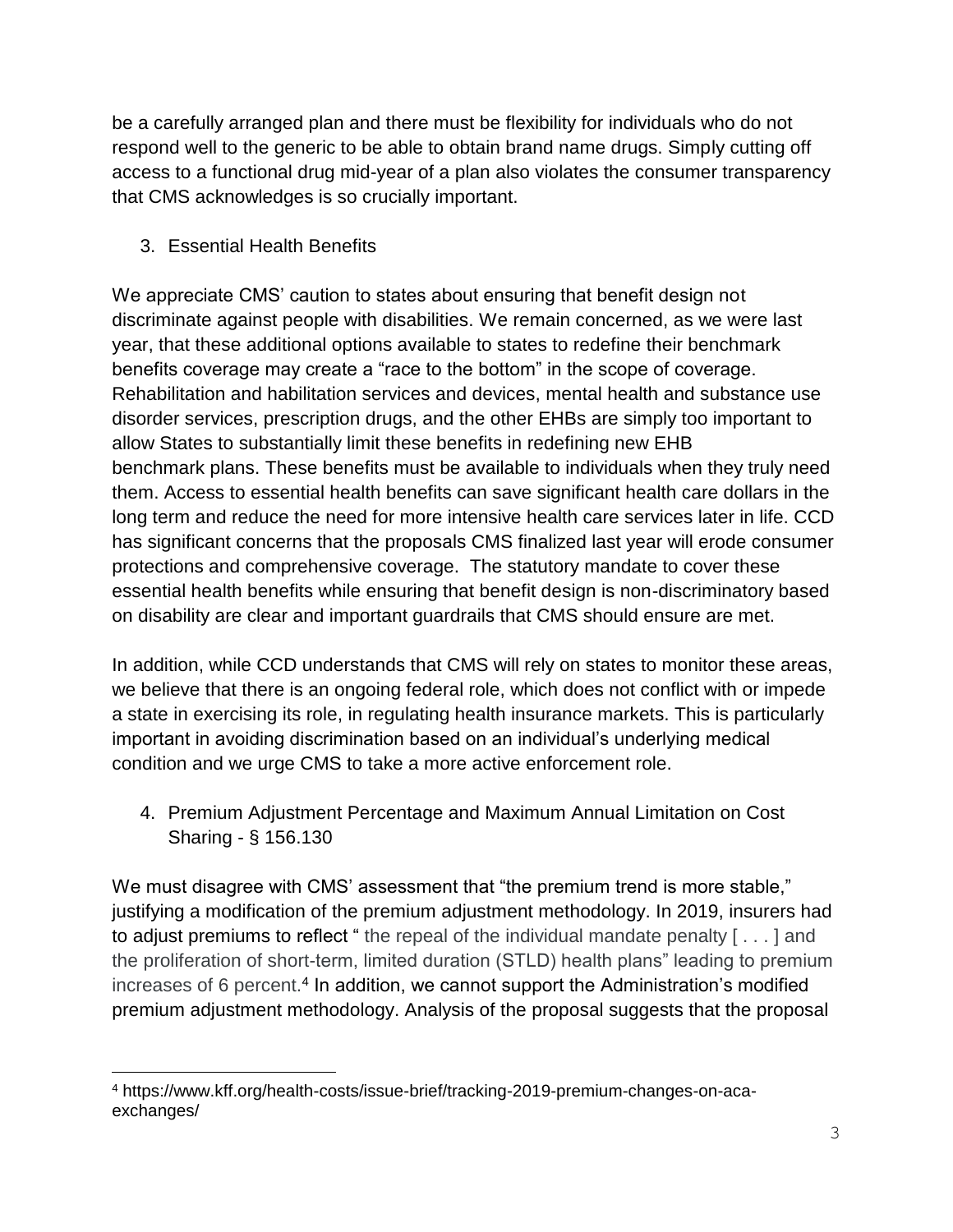would increase costs for 7.3 million families and individuals on the exchanges.<sup>5</sup> The impact this change would have on maximum out-of-pocket limits is particularly concerning for people with disabilities and chronic conditions, because they are more likely to reach that maximum and would be disproportionately impacted by this change. People with disabilities and chronic conditions will also be harmed by the impact this will have on the size of the risk pool in the exchanges: the Administration itself estimates 100,000 people each year will drop marketplace coverage and as the proposal itself admits, "could ultimately result in net premium increases for enrollees that remain in the individual market, both on and off the Exchanges, as healthier enrollees elect not to purchase Exchange coverage."<sup>6</sup> We urge CMS not to finalize this proposal and instead to revert to the prior methodology.

5. Application to Cost-Sharing Requirements and Annual and Lifetime Dollar Limitations - § 156.130

We strongly oppose the proposal to eliminate coverage of brand name drugs when both brand and generic drugs are available and to render such brand name drugs out of the Essential Health Benefits package. As discussed above, we share CMS' concerns about "the cost of prescription drugs, and particularly brand drugs," but passing these costs on to consumers with specialized health care needs is not the solution and we urge CMS not to finalize this proposal.

6. Automatic Re-Enrollment

People with disabilities know better than most how important it is to review their coverage options every year. We strongly encourage CMS to take steps to ensure that people have access to help in making these decisions, such as restoring drastically reduced Navigator funding (discussed above), and returning to a longer enrollment period, allowing for more time to select a plan. We would also encourage restoring the advertising and outreach and engagement efforts put into the open enrollment period. We believe these steps would be a better approach than eliminating automatic reenrollment, which is likely to reduce the number of covered individuals and increase costs for all individuals. 1.8 million people auto-reenrolled at HealthCare.gov in 2019, just over 20 percent of the entire market.<sup>7</sup> These individuals may be happy with their coverage or be unable to review options within the limited time and other responses, beyond ending auto-enrollment would be far more useful. Also, ending this automatic process carries a significant risk of destabilize the individual market by splitting the risk

÷.

<sup>5</sup> https://www.cbpp.org/sites/default/files/atoms/files/1-18-19health.pdf

<sup>6</sup> 84 Feg. Reg. 16, 287 (Jan. 24, 2019).

<sup>7</sup> https://www.cms.gov/newsroom/fact-sheets/final-weekly-enrollment-snapshot-2019-enrollment-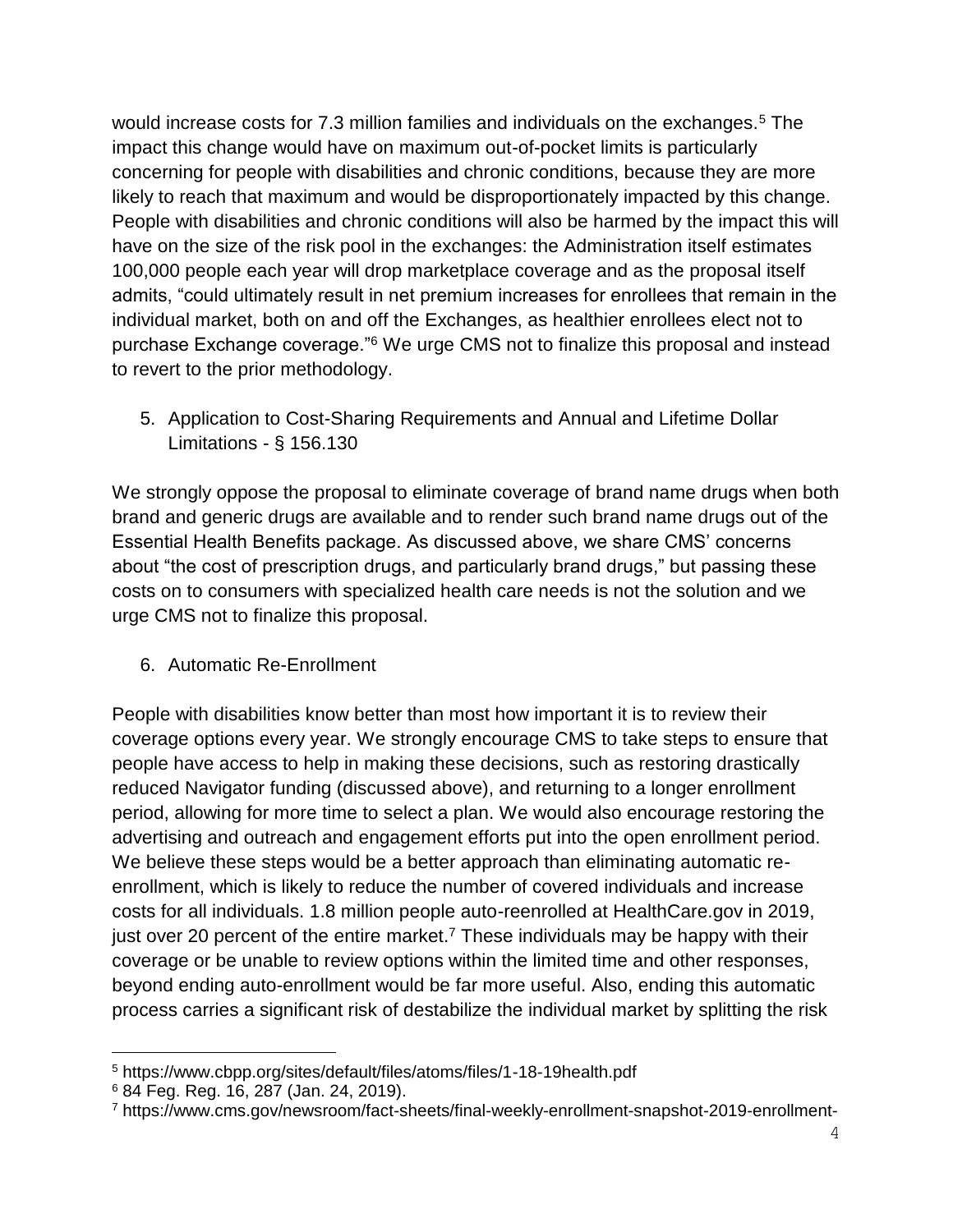pool and dramatically increasing costs for people with higher care needs who must purchase insurance. We urge CMS to continue the use of automatic re-enrollment and utilize other tools to address eligibility errors, tax credit miscalculations, unrecoverable federal spending on the credits, and general consumer confusion.

6. Increased Consumer Transparency

We appreciate and agree with CMS' concern that there is insufficient transparency regarding consumer cost-sharing. Consumers face many challenges when shopping for health care, not only in understanding the financial responsibility with regards to coinsurance, but also with balance billing and reference prices and surprise out of network bills. It is practically impossible for a consumer to determine the cost of a service before a service has been rendered. In addition, the extent of coverage of certain services, such as rehabilitation and habilitation and behavioral health services, is remains opaque, as do drug formularies when consumers go to purchase of a qualified health plan. We strongly support CMS taking steps to increase transparency in the exchanges with regards to cost-sharing and coverage.

7. High-Deductible Health Plans and Health Savings Accounts

While supporting these transparency efforts, CCD urges CMS to not promote High-Deductible Health Plans (HDHPs) (in conjunction with or without Health Savings Accounts). In a recent survey of Americans' challenges with health care costs, 43 percent reported difficult affording their deductible.<sup>8</sup> In addition, HDHPs have failed at achieving the policy aims for which they were devised: People enrolled in HDHPs do not utilize health care more efficiently or "smarter" because they have "skin in the game."<sup>9</sup> Instead, enrollees use less health care across the board, including preventive or other necessary care.<sup>10</sup> HDHPs also do not save money long term, instead provide at best short-term savings that disappear in the long-term and increase costs for low

## period

÷.

<sup>8</sup> https://www.kff.org/health-costs/poll-finding/data-note-americans-challenges-with-health-carecosts/

<sup>9</sup> Teresa M Waters, et al., *Impact of High-Deductible Health Plans on Health Care Utilization and Costs*

Health Serv Res., 155–172 (2011). GAO, Federal Employees Health Benefits Program: First-Year Experience with High-Deductible Health Plans and Health Savings Accounts, GAO-06-271 (2006).

<sup>10</sup> The Commonwealth Fund, Sara R. Collins et. al, *The Problem of Underinsurance and How Rising Deductibles Will Make It Worse: Findings from the Commonwealth Fund Biennial Health Insurance Survey*, 2014 (2015), https://www.commonwealthfund.org/publications/issuebriefs/2015/may/problem-underinsurance-and-how-rising-deductibles-will-make-it; RAND, Rachel Effros, *Increase Cost-Participation by Employees (e.g., Through High-Deductible Health Plans)* (2009), https://www.rand.org/pubs/technical\_reports/TR562z4.html.